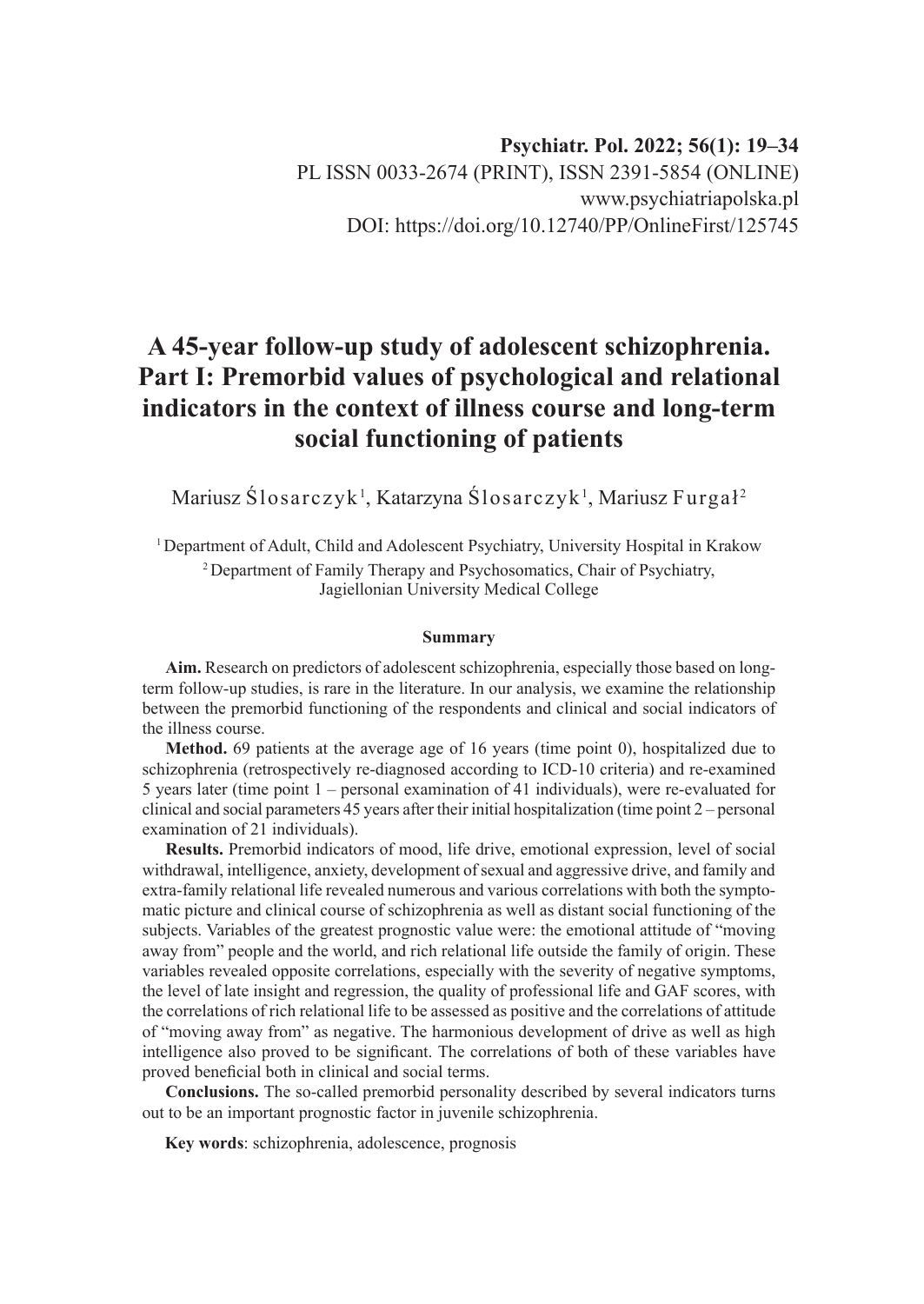### **Introduction**

For approximately 40 years schizophrenia has been diagnosed according to uniform criteria that are independent of the patient's age. However, there is currently no doubt that it remains a complex issue which is still enigmatic in many areas. Follow-up research on schizophrenia has been conducted for many years with only a minority concerning developmental age schizophrenia (generally referred to in the literature as early onset schizophrenia – EOS or, in the case of children before puberty, very early onset schizophrenia – VEOS). The illness developing in adolescents is not a rare phenomenon, as it constitutes about 15% of all cases [1], and its multidimensional distinctiveness has been emphasized in numerous studies and papers [e.g., 2–4]. Therefore, determining the key factors for the prediction of its course and success of treatment is an important task which, however, has not been commonly addressed. Follow-up studies of more than 20 years are rare. We identified only two studies [5, 6] with a follow-up period of 42 years, however, both of them concerned the VEOS subpopulation. A review of contemporary knowledge about factors influencing prognosis in early-stage psychoses is provided by researchers from Madrid [7].

Part I of our follow-up study deals with the predictive value of personality type and social functioning in the premorbid period. Despite the well-established knowledge of the importance of such factors for the prognosis of schizophrenia and the undoubted methodological limitations of our work (which are discussed below), we decided that due to the relative scarcity of data in the literature relating specifically to adolescent schizophrenia and due to the exceptionally long follow-up period available to us, it is worth undertaking this research task.

#### **Material and method**

The initial research for the project was conducted in the years 1968–1972 (time point 0) [8]. It included a group of 256 patients aged 14–19 years (mean: 16 years), hospitalized psychiatrically for the first time in their lives. Five years after admission to the Psychiatry Clinics in Krakow, in the years 1972–1977 (time point 1), a second study was carried out after having invited former patients by letter to come to the Clinic. The same 5-year follow-up period was applied to all these patients. Those who could not come to the clinic were asked to send back a completed questionnaire containing 11 questions about different aspects of their functioning during the follow-up period. Where necessary, medical records from treatment in other centers were checked. At both stages, the same method of information collection was used – an interview and a psychiatric examination, based on the same scenario. Medical history data, especially those concerning the premorbid period, were collected also from the patients' parents – wherever possible, from both of them. The collected data were processed using the modified Turku Schizophrenia Assessment Form (TSAF) and Follow-up Assessment Form (FAF) constructed by Alanen and Räkköleinën [9, 10].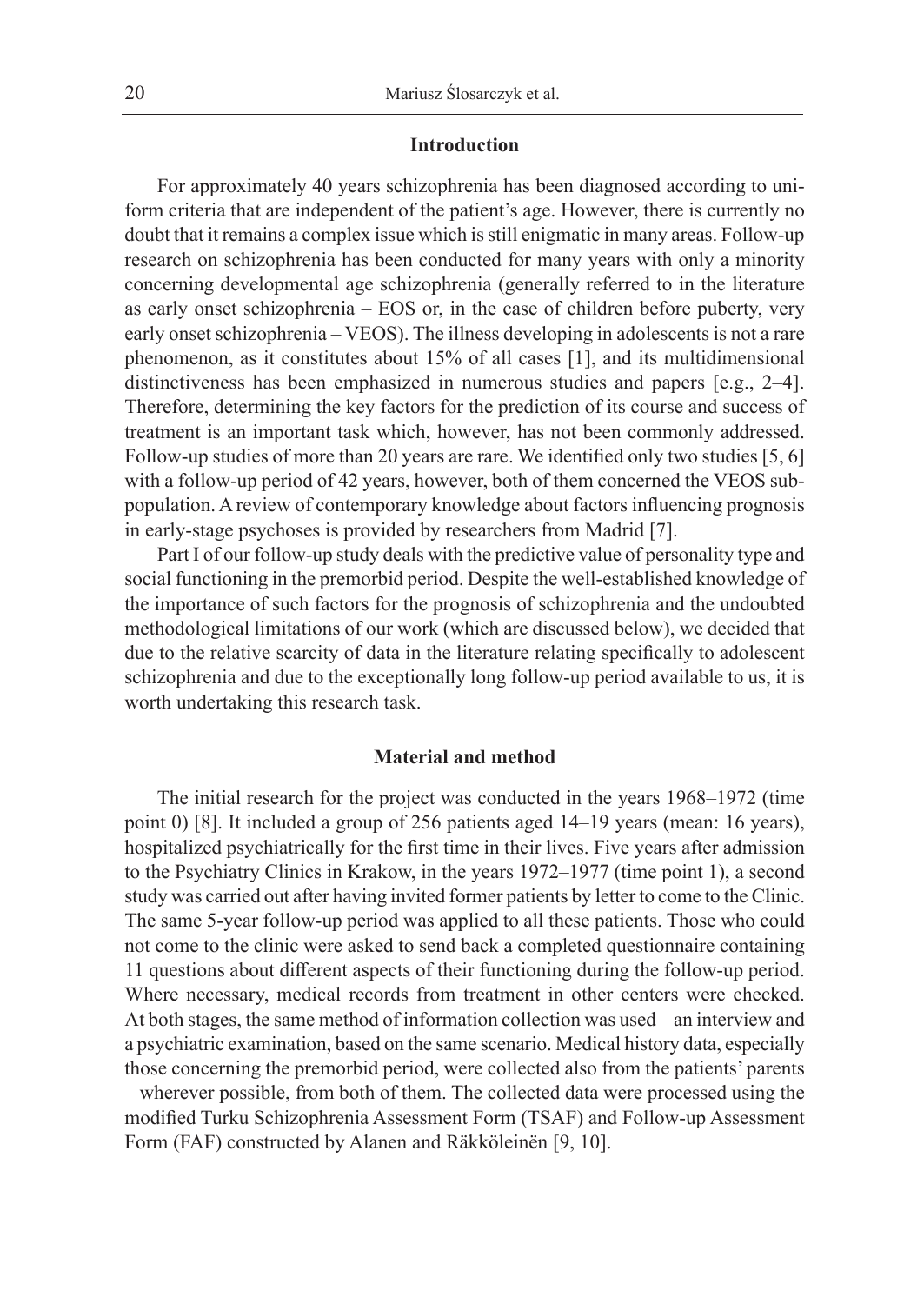Many years later, around the year 2010, the idea of re-examining the patients was born. It was decided that the examination would be carried out on people who were diagnosed with adolescent schizophrenia during their first hospitalization in the years 1968–1972. Based on very detailed descriptions of the mental condition of the examined patients at time point 0, a re-diagnosis of cases according to ICD-10 [11] was performed, qualifying patients meeting the criteria of diagnostic code F20 (schizophrenia) for examination. Altogether, 69 former patients (34 men and 35 women) were qualified for the study. Out of them, 41 people were also personally examined at time point 1 (19 men and 22 women). An invitation to participate in the study, with a description of its course and explanation of its purpose, was sent to the living patients. To those who, to our knowledge, had received the letter but have not responded to it, another registered letter was sent with a follow-up survey modeled on the one used 5 years after the first hospitalization, together with a request to fill it in and send it back to the Clinic in the enclosed return envelope. At the beginning of the study, to our knowledge, 20 people had already died, therefore, a total of 49 letters was sent.

21 people were examined personally (7 men and 14 women), most of them in the Psychiatry Clinic, some in social welfare homes (DPS), and some in their private homes and flats. In the case of 6 people, the source of information were questionnaires, letters and phone contact. Nevertheless, the query was carried out in 20 hospitals and psychiatric wards, in which, in the highest probability, the examined persons could have been re-hospitalized psychiatrically during the follow-up period. The whole research was conducted in the years 2014–2016 (time point 2), i.e., on average 45 years after the first hospitalization. Again, selected items of the FAF questionnaire were used, thus maintaining methodological consistency in relation to the previous survey time points. The GAF (*Global Assessment of Functioning*) scale from DSM-IV TR [12] was also used and additional categories described further in this paper were created.

The categories relevant in this part of the study are the variables:

- "Basic mood", "Emotional attitude", "Psychosexual development", "Aggressiveness", "Anxiety", "Relations with siblings" – dichotomous in nature, with the following values at the top of the scales, respectively: sadness, attitude of "moving away from" (people and the world, a term created by Kępiński [13]), normal psychosexual development, the presence of manifestations of violent, impulsive aggressiveness, the presence in the development of traits, tendencies and symptoms of anxiety and with strong relations with siblings;
- determined on a three-point order scale: "Emotional expression", or on a fourpoint scale: "Life drive", "Intelligence", "Extra-family relations" – where at the top of scales there were self-containedness, very weak life drive, aboveaverage intelligence, and numerous and rich extra-family relations, respectively.

The psychopathology of schizophrenia recorded at individual time points of the study was divided into the following categories: "Autism", "Apathy and abulia",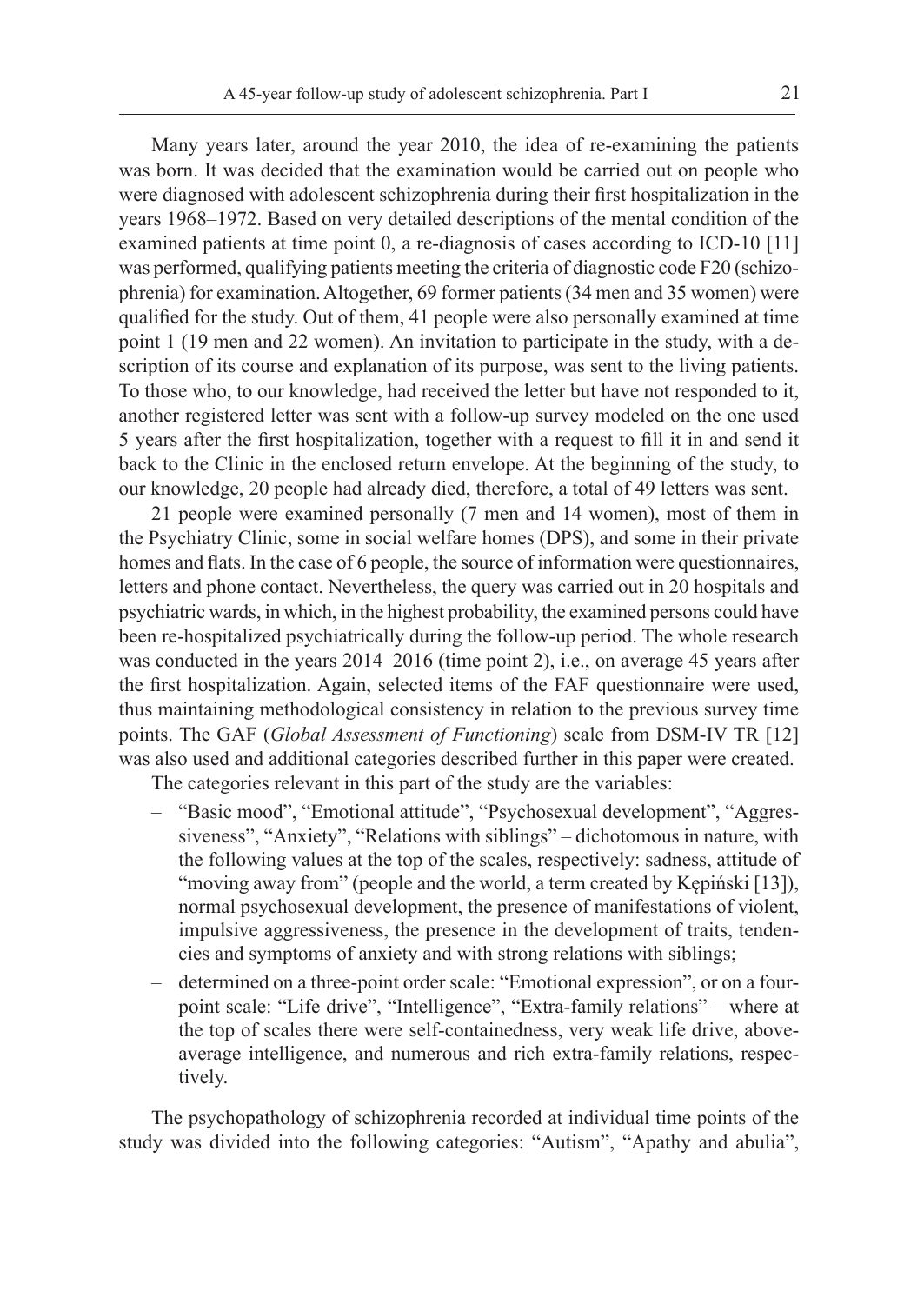"Symptoms of splitting", "Formal thought disorders", "Catatonia symptoms", "Hebephrenic symptoms", "Delusions", and "Hallucinations". The severity of each symptom was assessed by personal examination using a four-point order scale. The sum of the whole schizophrenic psychopathology ("Sum of schizophrenia symptoms") was also calculated by adding together the severity of all eight groups of symptoms. "Cognitive deficits" were assessed using the same four-point scale. "Cognitive deficits" here mean the impairment of cognitive functions such as thinking, memory, and judgement, understood as secondary to the development of the schizophrenic process. The number of hospitalizations and the total number of days spent in hospital ("days in hospital in total") were assessed on quantitative scales, taking into account only inpatient hospitalizations in general psychiatric wards. The other order variables included were classified on a three-point ("Regression"), five-point ("Relational abilities", "Education", "Professional life") or six-point ("Insight", "Clinical improvement") scale, with the following values at the top of the scales, respectively: deep regression, ability to establish mature bonds, higher education, very good professional functioning, full insight, and full remission.

The following variables were dichotomized: "Psychotherapy during follow-up", "Marriage", "Death before time point 2", "Death before the age of 50", with the following values at the top of the scales: psychotherapy between time points 0 and 1, getting married, death before time point 2, and death before the age of 50.

The GAF is a hundred-point order scale combining the assessment of the severity of psychopathology and the level of social functioning. The conditions of this study were considered to allow for an assessment with an accuracy corresponding to the five-point range. "The number of children" was regarded as a quantitative variable.

# Statistical methods

Due to the multitude of dependent variables and potential predictors that we decided to take into account, we stopped the analyses at the level of bilateral correlations without moving to the level of regression analysis, which would have required a significant pre-selection of data. We considered non-parametric tests (Spearman's coefficient) to be more adequate than parametric tests because of the lack of clarity about the normal distribution of the examined traits, a large amount of data outliers from the average, and also because of the large amount of dichotomous and sequential data, thus not typically quantitative data. The statistical significance level was assumed to be  $p < 0.05$ , however, due to interesting trends emerging from the analyses at a weaker significance level  $( $0.1$ ) we decided to also present them, bearing in mind$ the weak statistical basis of such conclusions. For analyses, we made use of statistical software IBM SPSS Statistics for Windows, Version 21.0. Armonk, NY: IBM Corp., Released 2012.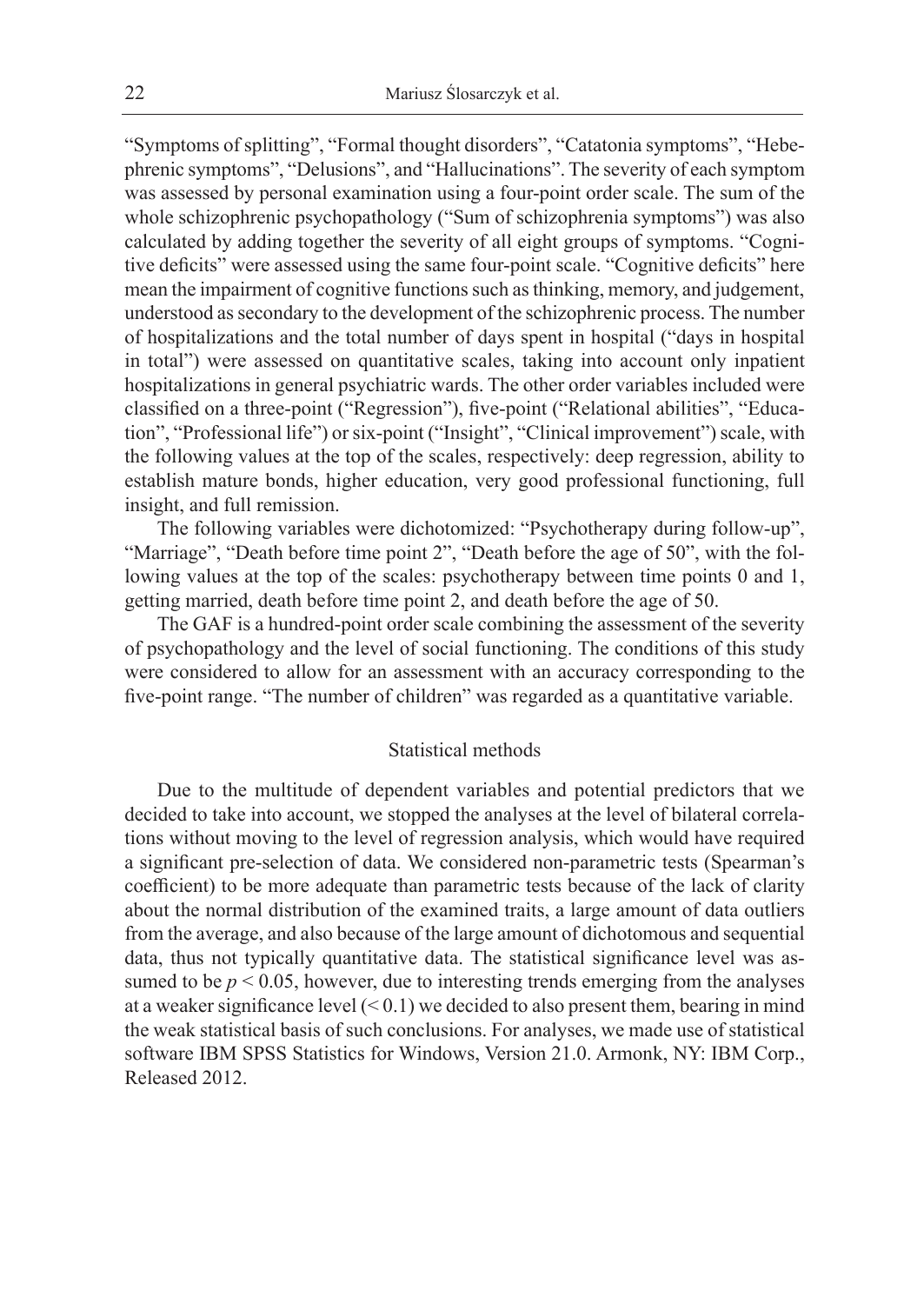#### Limitations of the work

We recognize very serious methodological limitations of our work. 50 years have passed since the period when the first data were collected. During this time, the entire psychiatry has changed significantly, including the understanding of schizophrenia. The decisions of the first researchers concerning the diagnosis of the patients, the division of the symptoms of schizophrenia into categories, the understanding of anxiety disorders, the understanding of psychosexual development (to remain with selected examples only) were certainly anchored in the (not only psychiatric) culture and knowledge of those times. The mere re-diagnosis of psychopathological syndromes according to ICD-10 criteria (although, thanks to the reliability and inquisitiveness of the first researchers' descriptions, it seems relatively reliable) certainly does not eliminate these differences entirety. The construction of the scales, which have been preserved for methodological continuity, is not devoid of a certain arbitrariness.

Undoubtedly, the weakness of the work is the fact that, except in particularly doubtful cases, the results of the examination of individual persons were not discussed, and the researchers individually and independently made decisions about scores in particular categories. The work is also limited by the fact that the number of people surveyed personally is clearly decreasing over time: at time point 0 there were 69 people, at time point  $1 - 41$ , and at time point  $2 - only 21$ . It should be noted that only 12 people (9 women and 3 men) were examined personally at each of the points of the study. The fact that a lot of data (concerning the course of treatment, education, work, personal life, survival) could be obtained from other sources can only be a partial compensation, burdened by its own limitations.

A separate problem is the issue of distinguishing between the unfavorable characteristics of the premorbid personality and the prodromal symptoms of schizophrenia. Even today, it is still virtually impossible to resolve this problem unequivocally, and in the case when the researcher relies on evaluations made 50 years ago, the historically determined differences of opinions undoubtedly further entangle this issue. From the statistical point of view, the work stops at a rather superficial level of analysis, which has already been discussed and justified in the previous subsection. When discussing the limitations of the work, it is worth noting that the analyzed material was developed by researchers to whom psychodynamic theories of schizophrenia etiopathogenesis are particularly close. Wherever the text refers to the premorbid personality of adolescents, this term should be understood as a personality not fully formed, being still in development. This issue does not only concern terminology but it is also an expression of the authors' beliefs.

#### **Results**

The first area of analysis was the correlation between the values of premorbid psychological and relational indicators and the image of the illness recorded both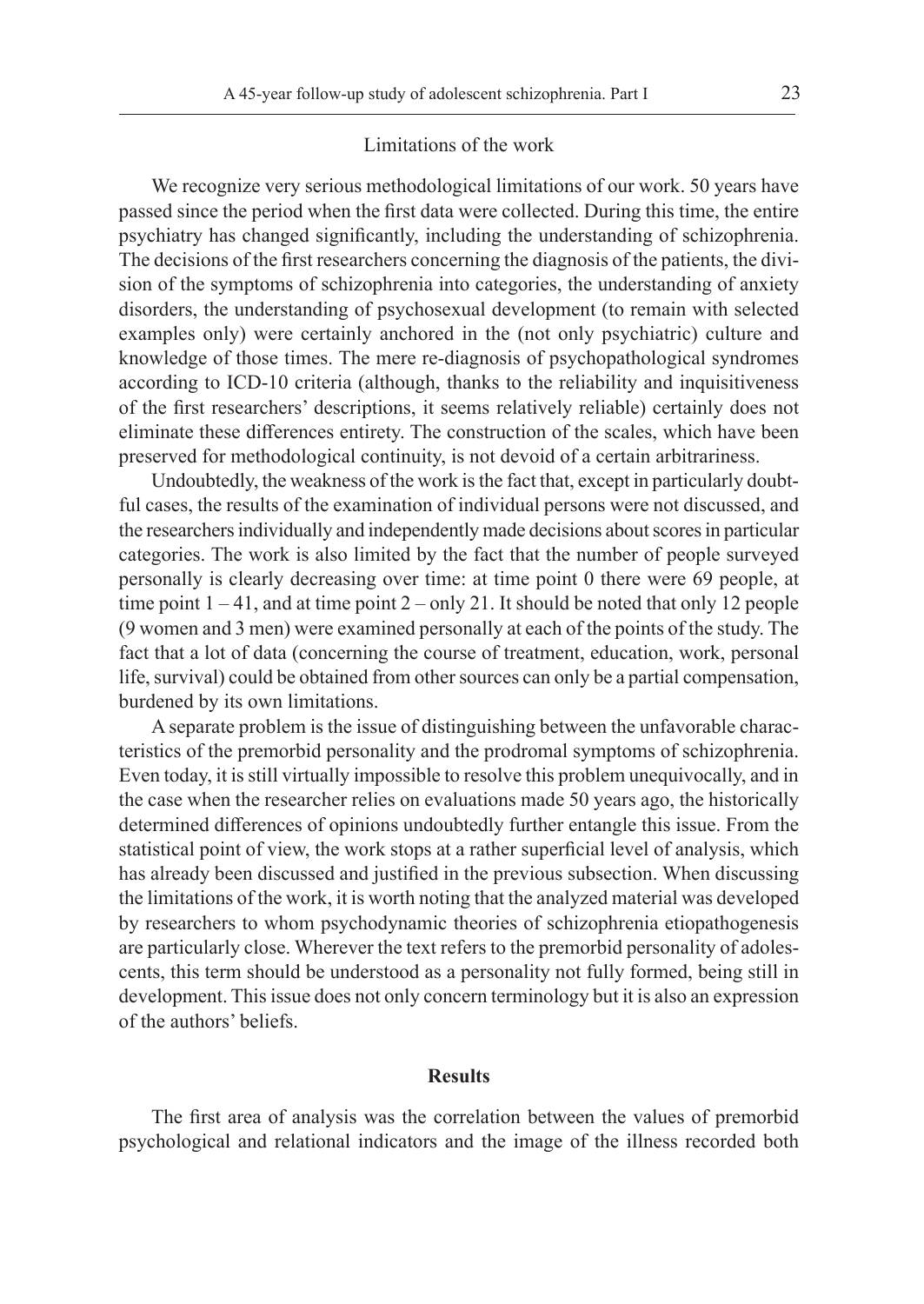during the first hospitalization and 5 years and 45 years later. This area is illustrated by Tables: 1, 2,and 3.

| Table 1. Value of premorbid psychological and relational indicators and clinical picture |
|------------------------------------------------------------------------------------------|
| of the illness at time point 0                                                           |

|                                       | Basic mood | Emotional expression | Emotional attitude | Life drive | Intelligence | Psychosexual<br>development | Aggressiveness | Anxiety | Relations with siblings | Extra-family relations |
|---------------------------------------|------------|----------------------|--------------------|------------|--------------|-----------------------------|----------------|---------|-------------------------|------------------------|
| Autism 0                              | $0.27*$    | 0.09                 | $0.24*$            | 0.03       | 0.03         | 0.02                        | $-0.05$        | 0.09    | 0.04                    | $-0.20+$               |
| Apathy, abulia 0                      | $0.23+$    | $0.24*$              | $0.30*$            | $0.22 +$   | 0.00         | $-0.01$                     | $-0.14$        | $-0.05$ | $-0.14$                 | $-0.31**$              |
| Symptoms<br>of splitting 0            | 0.01       | 0.03                 | $-0.03$            | 0.03       | 0.00         | $-0.14$                     | 0.16           | 0.18    | $-0.10$                 | $-0.04$                |
| Formal thought<br>disorders 0         | $-0.09$    | $-0.20+$             | $-0.18$            | $-0.23+$   | 0.13         | $0.41***$                   | 0.15           | 0.04    | 0.15                    | $0.30*$                |
| Catatonia<br>symptoms 0               | $-0.11$    | $-0.28*$             | $-0.27*$           | 0.03       | $-0.28*$     | 0.17                        | 0.00           | $-0.02$ | 0.15                    | $0.24*$                |
| Hebephrenic<br>symptoms 0             | $-0.11$    | $-0.13$              | $-0.07$            | $-0.20$    | 0.14         | 0.15                        | 0.19           | 0.00    | $-0.05$                 | 0.03                   |
| Delusions 0                           | 0.14       | 0.11                 | $-0.03$            | $-0.08$    | 0.07         | 0.04                        | 0.16           | 0.08    | 0.16                    | $-0.08$                |
| Hallucinations 0                      | 0.04       | $-0.06$              | $-0.12$            | $0.23+$    | $-0.21+$     | $-0.07$                     | $-0.18$        | 0.03    | 0.09                    | 0.00                   |
| Sum<br>of schizophrenia<br>symptoms 0 | 0.07       | $-0.08$              | $-0.13$            | 0.02       | $-0.05$      | $0.25+$                     | 0.00           | 0.02    | 0.09                    | 0.06                   |

Spearman's correlation coefficient:

 $+p < 0.1$ ; \* p  $< 0.05$ ; \*\* p  $< 0.01$ ; \*\*\* p  $< 0.005$ 

Premorbid sadness correlates with a higher severity of autism and apathy/abulia at time point 0. On the other hand, poor emotional expression primarily correlates with later apathy/abulia, but it is also a protective factor against the development of catatonia symptomatology and, to a lesser extent, against the development of formal thought disorders. The attitude of "moving away from" is quite clearly translated into autism and apathy/abulia and turns out to be a protective factor against catatonia symptoms. The correlations of life drive are not that distinct but focusing on the stronger ones among them, it can be noticed that weak drive correlates with later apathy and abulia as well as hallucinogenic experiences, while strong drive correlates with formal thought disorders and hebephrenia. Premorbid intelligence is primarily negatively correlated with later catatonicity. On the other hand, normal psychosexual development very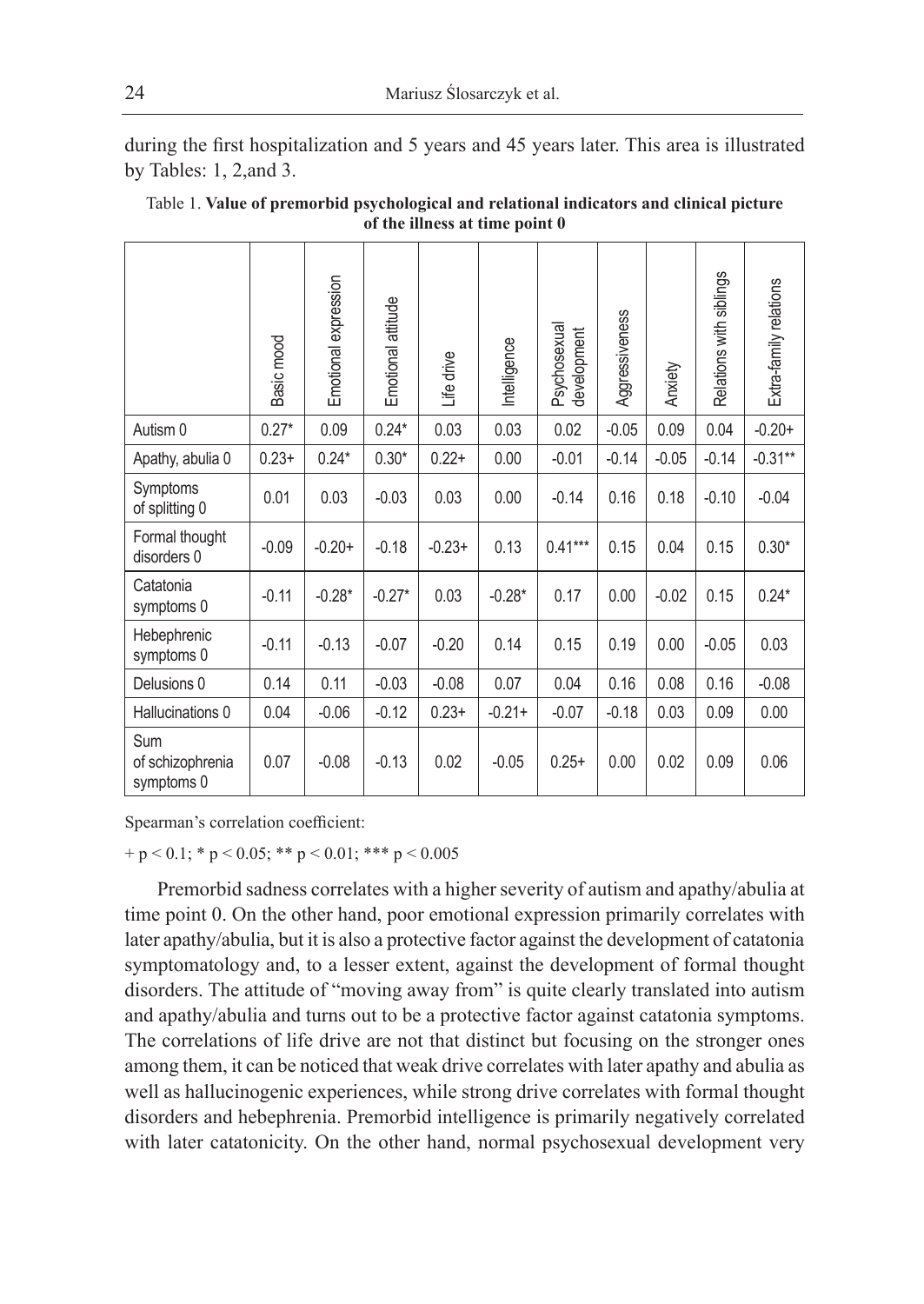clearly translates into the higher severity of formal thought disorders. This is actually true for the psychopathology as a whole at time point 0 because the total severity of psychopathology shows the strongest (although still statistically insignificant) correlation with normal psychosexual development. Correlations of premorbid aggressiveness and anxiety are weak and vague at time point 0. Extra-family relations are a more important prognostic factor than relations with siblings. They protect against apathy and abulia in a particularly significant way, however, they increase the chances of formal thought disorders and catatonia symptoms.

|                                    | Basic mood | Emotional expression | Emotional attitude | Life drive | Intelligence | Psychosexual<br>development | Aggressiveness | Anxiety  | Relations with siblings | Extra-family relations |
|------------------------------------|------------|----------------------|--------------------|------------|--------------|-----------------------------|----------------|----------|-------------------------|------------------------|
| Autism 1                           | $0.54***$  | $0.47***$            | $0.50***$          | 0.20       | 0.03         | $-0.12$                     | 0.11           | $-0.01$  | $-0.18$                 | $-0.43***$             |
| Apathy, abulia 1                   | $0.35*$    | 0.23                 | $0.32*$            | 0.10       | $-0.17$      | $-0.10$                     | $0.27+$        | 0.01     | $-0.21$                 | $-0.24$                |
| Symptoms of splitting 1            | $0.37*$    | $0.31*$              | $0.36*$            | 0.01       | 0.04         | $-0.15$                     | 0.24           | 0.04     | $-0.12$                 | $-0.30+$               |
| Formal thought<br>disorders 1      | 0.07       | $0.27+$              | 0.15               | $-0.11$    | 0.00         | $-0.12$                     | $0.30+$        | 0.24     | $-0.29+$                | $-0.19$                |
| Catatonia symptoms 1               | 0.11       | 0.19                 | 0.11               | 0.08       | $-0.27+$     | 0.11                        | 0.23           | $-0.14$  | $-0.09$                 | $-0.13$                |
| Hebephrenic<br>symptoms 1          | $-0.21$    | $-0.30+$             | $-0.19$            | $-0.03$    | $-0.28+$     | $-0.24$                     | $0.41**$       | $0.32*$  | 0.16                    | $-0.09$                |
| Delusions 1                        | $0.41**$   | $0.41***$            | 0.23               | 0.07       | 0.23         | 0.08                        | 0.05           | $0.28 +$ | $-0.05$                 | $-0.22$                |
| Hallucinations 1                   | 0.19       | 0.20                 | 0.01               | 0.14       | 0.10         | $-0.22$                     | 0.00           | 0.13     | $-0.17$                 | $-0.10$                |
| Sum of schizophrenia<br>symptoms 1 | $0.42**$   | $0.39*$              | $0.38*$            | 0.10       | $-0.04$      | $-0.17$                     | $0.27+$        | 0.10     | $-0.20$                 | $-0.36*$               |

Table 2. **Value of premorbid psychological and relational indicators and clinical picture of the illness at time point 1**

Spearman's correlation coefficient:

 $+ p < 0.1$ ; \*  $p < 0.05$ ; \*\*  $p < 0.01$ ; \*\*\*  $p < 0.005$ 

At time point 1, the positive correlations of premorbid sadness, secrecy and attitude of "moving away from" with autism become very clear. Correlations with apathy and abulia are also significant. Similar correlations with splitting symptoms and delusions, as well as with the psychopathology as a whole at time point 1 are also present. Some protective significance of the analyzed parameters against catatonia is dissipated, and catatonia is replaced by hebephrenia. Relationships are not statistically significant, but its different, contrasting position compared to other psychopathologies becomes quite clear. Correlations of weak life drive are similar to those of secrecy, withdrawal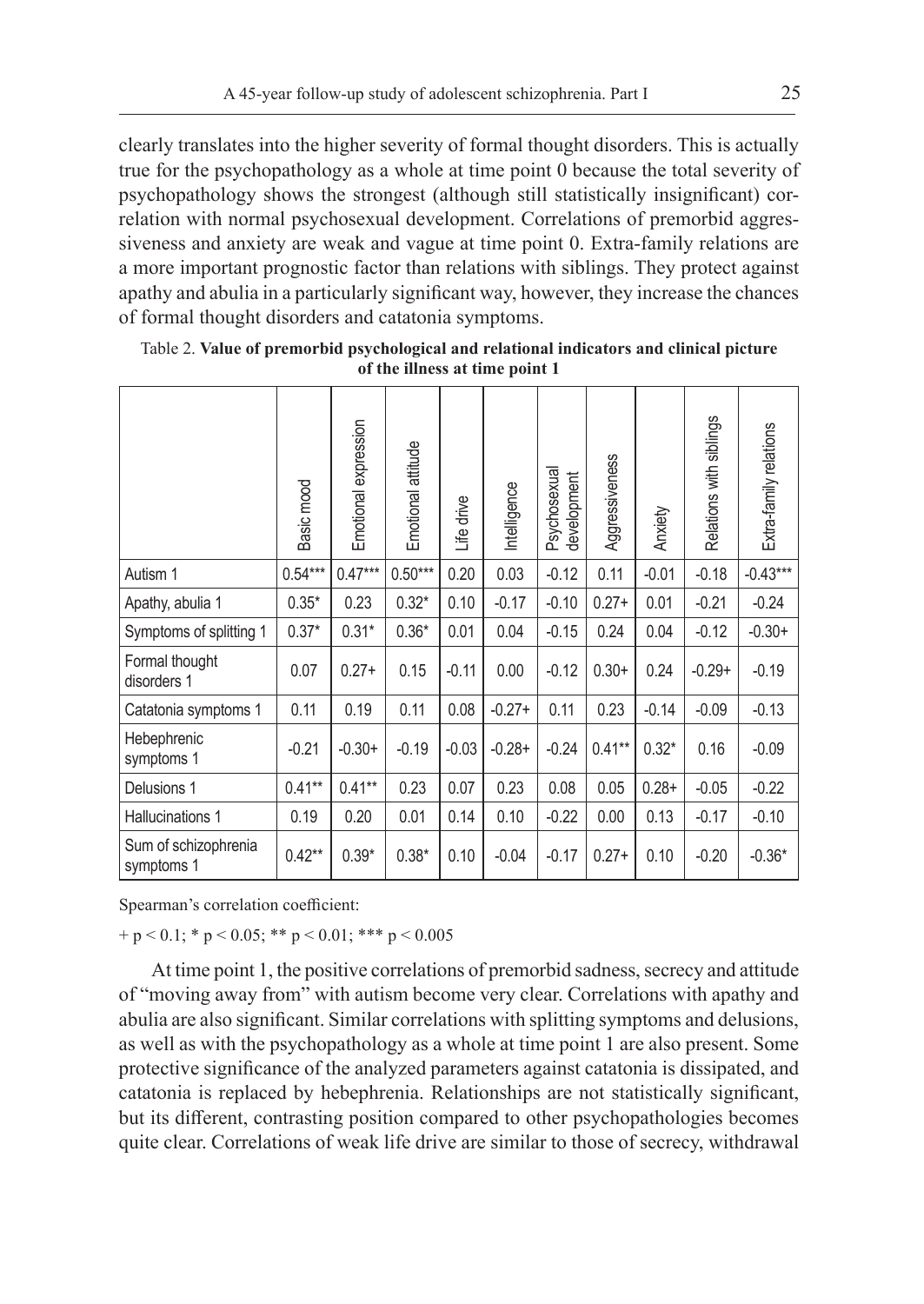and sadness but are weaker. Psychosexual development and the psychopathology of time point 1 correlate negatively almost without exception. On the contrary, premorbid aggressiveness has a positive effect, especially on hebephrenia. Also in the case of premorbid anxiety, the most vivid and positive correlation is observed with hebephrenia. Rich premorbid relationships protect against every kind of psychopathology at time point 1 except hebephrenia. There is an evident protective value of rich extra-family relations with respect to autism at time point 1. The significance of this parameter is also visible in relation to the psychopathology as a whole at time point 1.

|                                    | Basic mood | Emotional expression | Emotional attitude | Life drive | Intelligence | Psychosexual<br>development | Aggressiveness | Anxiety  | Relations with siblings | Extra-family relations |
|------------------------------------|------------|----------------------|--------------------|------------|--------------|-----------------------------|----------------|----------|-------------------------|------------------------|
| Autism 2                           | $0.37+$    | 0.12                 | $0.52*$            | 0.26       | $-0.26$      | $-0.49*$                    | 0.22           | $-0.06$  | $-0.12$                 | $-0.49*$               |
| Apathy, abulia 2                   | $0.47*$    | 0.22                 | $0.47*$            | 0.30       | $-0.28$      | $-0.16$                     | 0.06           | $-0.20$  | $-0.01$                 | $-0.58**$              |
| Symptoms<br>of splitting 2         | 0.14       | $-0.03$              | 0.24               | $-0.25$    | $-0.18$      | $-0.40+$                    | 0.25           | $-0.04$  | 0.26                    | $-0.20$                |
| Formal thought<br>disorders 2      | 0.08       | 0.14                 | 0.23               | 0.00       | $-0.14$      | $-0.45+$                    | 0.13           | $-0.16$  | 0.08                    | $-0.30$                |
| Catatonia<br>symptoms 2            | $-0.12$    | 0.08                 | $-0.12$            | 0.35       | $-0.50*$     | 0.06                        | 0.03           | $-0.53*$ | $-0.16$                 | 0.01                   |
| Hebephrenic<br>symptoms 2          | 0.17       | 0.16                 | 0.28               | 0.05       | $-0.21$      | $-0.47*$                    | 0.21           | $-0.11$  | 0.11                    | $-0.25$                |
| Delusions 2                        | 0.05       | $-0.30$              | $-0.20$            | $-0.33$    | $0.44*$      | $-0.41+$                    | 0.12           | 0.28     | $-0.11$                 | $0.38+$                |
| Hallucinations 2                   | 0.14       | $-0.08$              | 0.14               | 0.15       | 0.04         | $-0.39+$                    | $0.46*$        | 0.23     | 0.17                    | 0.20                   |
| Sum of schizophrenia<br>symptoms 2 | 0.25       | 0.10                 | 0.28               | 0.13       | $-0.28$      | $-0.34$                     | 0.21           | $-0.17$  | 0.08                    | $-0.29$                |

Table 3. **Value of premorbid psychological and relational indicators and clinical picture of the illness at time point 2**

Spearman's correlation coefficient:

 $+p < 0.1$ ; \* p  $< 0.05$ ; \*\* p  $< 0.01$ 

At time point 2, the correlations of four premorbid parameters: sadness, secrecy, withdrawal, and poor drive with the severity of psychopathology are still mainly positive. Exceptions mainly concern delusions, symptoms of splitting and catatonia, and do not reach statistical significance. The strongest impact connects premorbid attitude of "moving away from" with late autism, and apathy and abulia. Correlations of this parameter are also particularly pronounced in other types of psychopathology and in relation to psycho-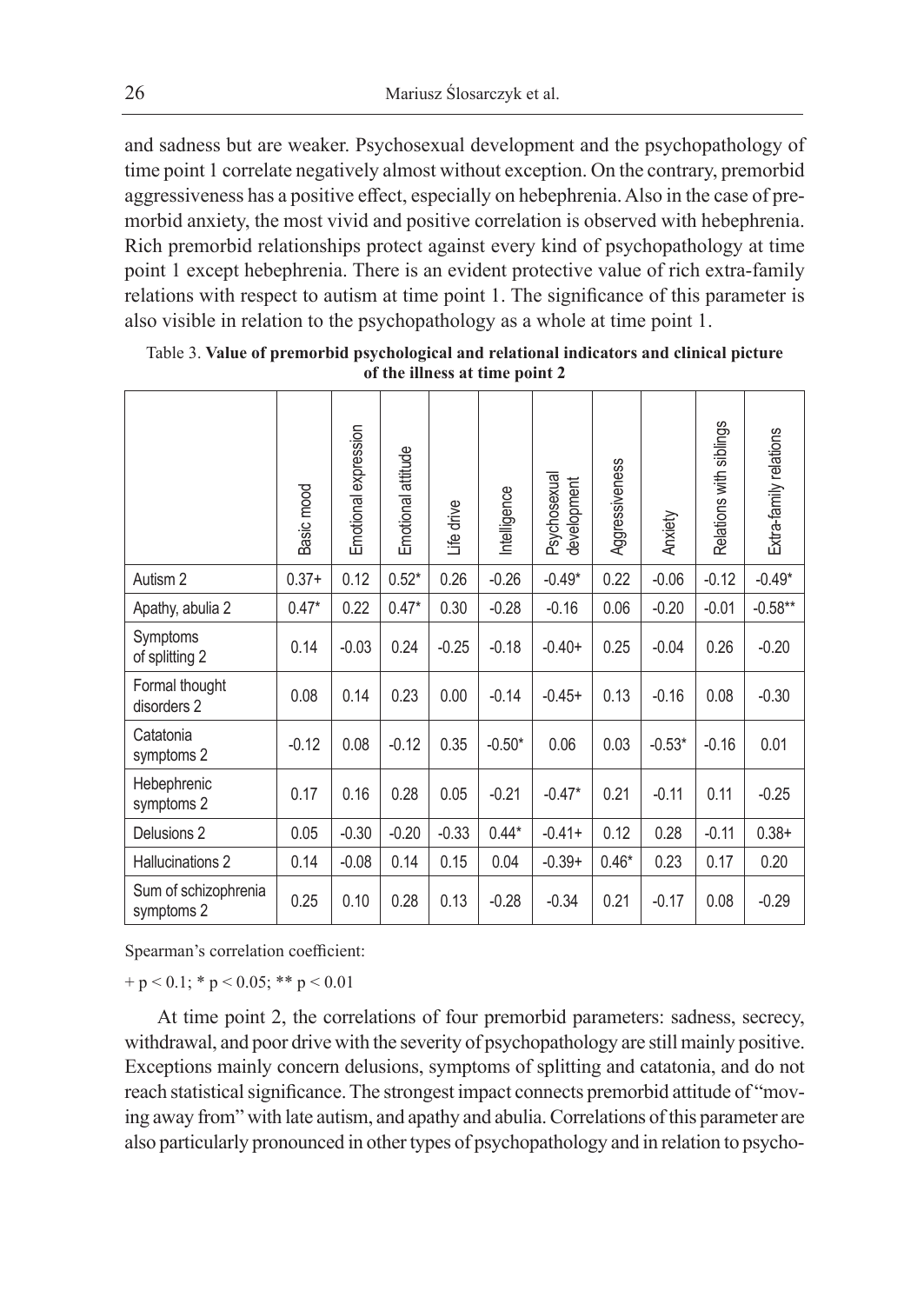pathology as a whole at time point 2. Intelligence and normal psychosexual development turn out to have a protective effect on late psychopathology, with greater significance of sexual development. Intelligence has a clearly negative correlation especially with catatonia, which is a return (this time even stronger) to the trend already present at time point 0. On the other hand, intelligence has a clearly positive correlation with late delusions. Normal psychosexual development is a protective factor against virtually any type of late psychopathology. This is least visible in the case of apathy and abulia components, as well as catatonia, and most strongly in the case of autism and hebephrenia. While at time point 0 normal psychosexual development was the predictor having the strongest positive correlation with the level of psychopathology as a whole, it has the strongest negative correlation with this collective parameter at time point  $2 (p < 0.16)$ . The only predictor correlating positively with all parameters describing late psychopathology is premorbid aggressiveness. The only statistically significant of these correlations was the one regarding late hallucinations. It can be said that premorbid intelligence implies more late delusions, and premorbid aggressiveness implies more late hallucinations. Premorbid anxiety rather protects against distant psychopathology, excluding productive symptoms. The strongest negative correlation concerns catatonia. In the protective effect of premorbid relational life, a separation between sibling and extra-family relations is formed. The former lose their importance, while the latter maintain and even strengthen their importance in some areas. Exceptions are delusions and hallucinations – similarly as in the case of anxiety – and the strongest protective effect of the premorbid extra-family relational life concerns negative symptoms: autism, apathy and abulia.

Table 4 describes the relationships between the values of psychological and relational indicators relating to the premorbid life of the subjects and the effects of treatment during the first psychiatric hospitalization.

|                           | Basic mood | Emotional expression | Emotional attitude | Life drive | Intelligence | Psychosexual<br>development | Aggressiveness | Anxiety | Relations with siblings | Extra-family relations |
|---------------------------|------------|----------------------|--------------------|------------|--------------|-----------------------------|----------------|---------|-------------------------|------------------------|
| Clinical<br>improvement 0 | $-0.25*$   | $-0.14$              | $-0.32**$          | $-0.24+$   | 0.05         | 0.10                        | $-0.05$        | 0.08    | 0.00                    | $0.29*$                |
| Insight 0                 | $-0.22+$   | $-0.17$              | $-0.37***$         | $-0.40***$ | $0.28*$      | 0.03                        | 0.06           | 0.15    | $0.23+$                 | $0.29*$                |
| Relational<br>abilities 0 | $-0.33**$  | $-0.33**$            | $-0.40***$         | $-0.48***$ | $0.20+$      | 0.08                        | 0.16           | 0.07    | 0.13                    | $0.39***$              |

Table 4. **Value of premorbid psychological and relational indicators and effects of treatment at time point 0**

Spearman's correlation coefficient:

 $+p < 0.1$ ; \* p  $< 0.05$ ; \*\* p  $< 0.01$ ; \*\*\* p  $< 0.005$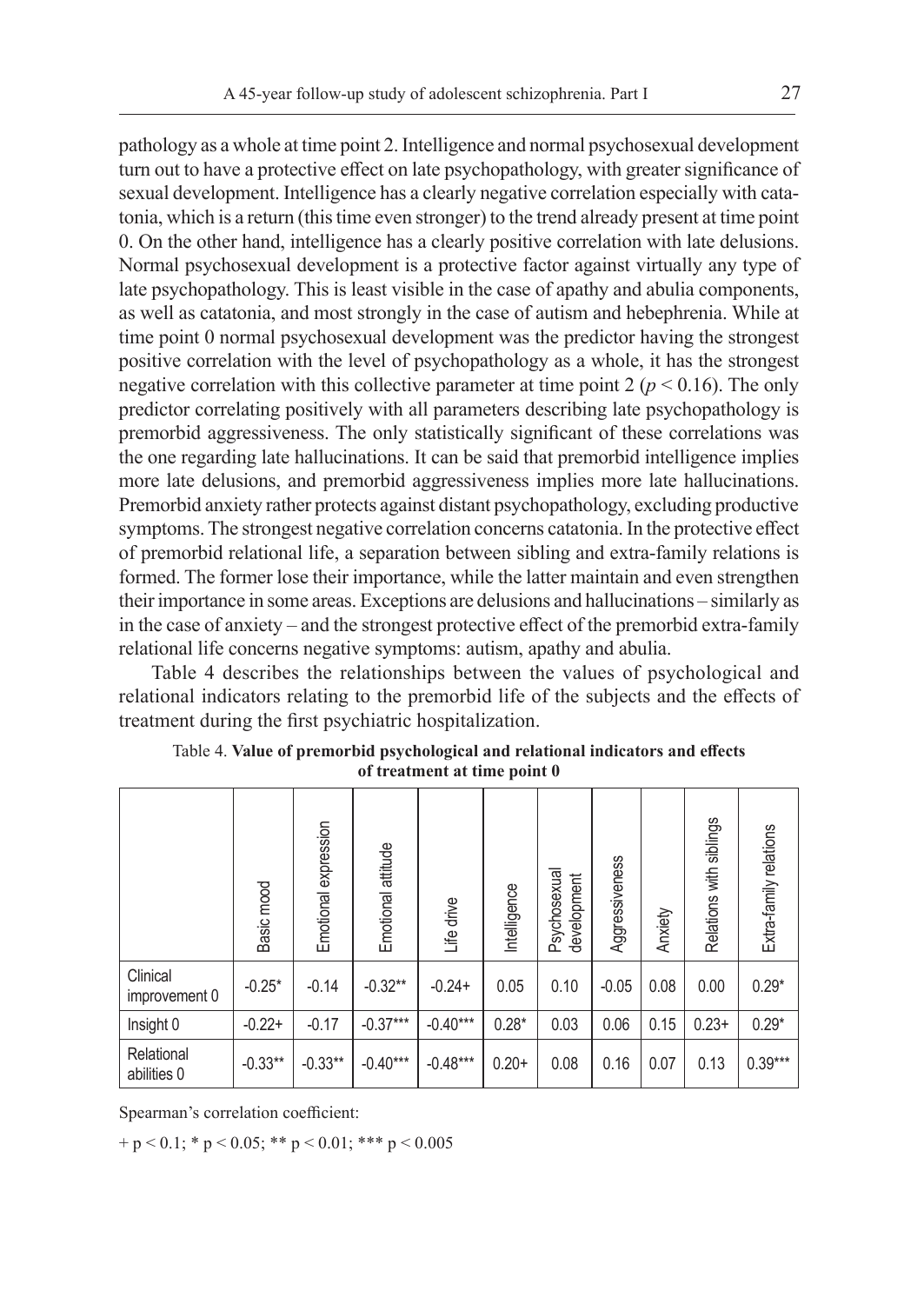When it comes to the quality of clinical improvement and the level of insight and relational abilities at the end of the first hospitalization, there is a clear opposition between premorbid sadness, secrecy, withdrawal, and low life drive on the one hand and premorbid relational life on the other. The first group of factors correlates strongly negatively with the quality of clinical improvement, insight and ability to establish contact, with withdrawal and low life drive being the most important burden. Rich premorbid relationships, especially extra-family relations, act as a protective factor. Other predictors are less important, apart from intelligence, which positively affects the quality of insight and, to a slightly lesser extent, relational abilities.

Tables 5 and 6 describe the relationships between the values of psychological and relational indicators relating to the premorbid life of the subjects and certain parameters of the later course of the illness and its treatment. Correlations at time point 1 are listed below:

|                                 | Basic mood | Emotional expression | Emotional attitude | drive<br>Life | Intelligence | Psychosexual<br>development | Aggressiveness | Anxiety  | Relations with siblings | Extra-family relations |
|---------------------------------|------------|----------------------|--------------------|---------------|--------------|-----------------------------|----------------|----------|-------------------------|------------------------|
| Cognitive deficits 1            | 0.10       | $-0.08$              | 0.11               | $0.28 +$      | $-0.37*$     | $-0.01$                     | 0.08           | $-0.02$  | 0.07                    | $-0.09$                |
| Number<br>of hospitalizations 1 | $-0.07$    | $-0.08$              | $-0.13$            | $-0.18$       | 0.05         | $-0.11$                     | 0.07           | $0.21 +$ | 0.17                    | $-0.10$                |
| Days in hospital<br>in total 1  | 0.05       | 0.04                 | 0.03               | $-0.15$       | 0.12         | $-0.23+$                    | 0.00           | 0.17     | 0.12                    | $-0.19$                |
| Regression 1                    | 0.24       | $0.29+$              | 0.24               | 0.07          | $-0.08$      | $-0.21$                     | $0.35*$        | 0.01     | $-0.16$                 | $-0.30+$               |
| Insight 1                       | $-0.30+$   | $-0.43***$           | $-0.39*$           | $-0.36*$      | 0.21         | 0.09                        | $-0.02$        | 0.14     | $0.28 +$                | $0.34*$                |
| Clinical<br>improvement 1       | $-0.39*$   | $-0.26+$             | $-0.19$            | 0.09          | $-0.06$      | 0.14                        | $-0.24$        | $-0.13$  | 0.13                    | 0.13                   |
| Relational abilities 1          | $-0.29+$   | $-0.30+$             | $-0.39*$           | $-0.17$       | 0.02         | $0.28 +$                    | $-0.17$        | $-0.02$  | 0.17                    | $0.31*$                |
| Psychotherapy<br>in follow-up 1 | $-0.01$    | $-0.07$              | $-0.16$            | 0.05          | 0.17         | $-0.01$                     | 0.13           | 0.07     | $-0.22$                 | 0.13                   |
| GAF <sub>1</sub>                | $-0.23$    | $-0.21$              | $-0.32*$           | $-0.09$       | 0.16         | 0.05                        | $-0.13$        | 0.11     | $-0.08$                 | $0.39**$               |

Table 5. **Value of premorbid psychological and relational indicators and certain indicators of the later course of the illness and its treatment at time point 1**

Spearman's correlation coefficient:

 $+p < 0.1$ ; \* p  $< 0.05$ ; \*\* p  $< 0.01$ ; \*\*\* p  $< 0.005$ 

At time point 1, the strongest predictors are premorbid sadness, secrecy, withdrawal, and the strength of relational involvement outside the family. The most im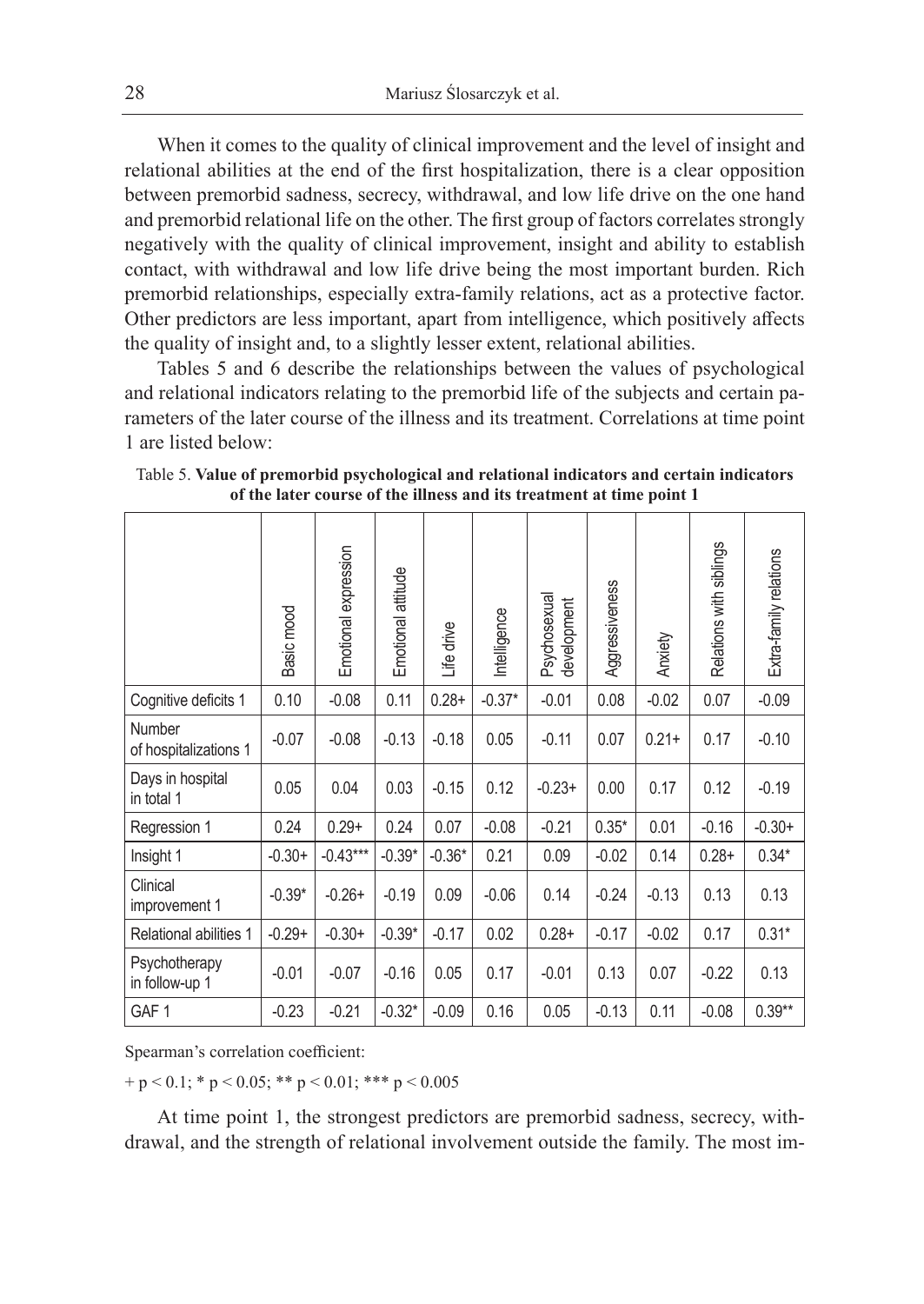portant areas of influence of these factors are insight, relational abilities and overall psychosocial functioning (GAF 1 score). In addition, premorbid sadness translates clearly and significantly into a weaker clinical improvement at time point 1. As far as other predictors are concerned, the negative correlation of weak life drive with the level of insight, the negative correlation of intelligence with cognitive deficits, and the positive correlation of premorbid aggressiveness with the level of regression at time point 1 are noted. Intelligence is the strongest protective factor against cognitive deficits at time point 1, while aggressiveness is the most positively correlated with the level of regression.

Here are the correlations at time point 2:

|                                 | Basic mood | expression<br>Emotional | attitude<br>Emotional | Life drive | Intelligence | Psychosexual<br>development | Aggressiveness | Anxiety | Relations with siblings | Extra-family relations |
|---------------------------------|------------|-------------------------|-----------------------|------------|--------------|-----------------------------|----------------|---------|-------------------------|------------------------|
| Cognitive deficits 2            | 0.14       | 0.06                    | 0.33                  | 0.07       | $-0.32$      | $-0.43+$                    | 0.10           | $-0.07$ | 0.07                    | $-0.36$                |
| Number<br>of hospitalizations 2 | $-0.02$    | $-0.06$                 | $-0.06$               | $-0.16$    | 0.03         | $-0.06$                     | $-0.02$        | $0.29*$ | 0.16                    | 0.07                   |
| Days in hospital<br>in total 2  | 0.05       | 0.05                    | 0.07                  | $-0.14$    | 0.03         | $-0.18$                     | $-0.01$        | $0.30*$ | 0.08                    | $-0.07$                |
| Regression 2                    | 0.35       | 0.15                    | $0.55***$             | 0.29       | $-0.30$      | $-0.50*$                    | 0.18           | 0.01    | $-0.12$                 | $-0.52*$               |
| Insight 2                       | $-0.23$    | $-0.16$                 | $-0.23$               | $-0.21$    | 0.26         | 0.29                        | $-0.16$        | 0.03    | 0.00                    | 0.23                   |
| Relational abilities 2          | $-0.36$    | $-0.12$                 | $-0.36$               | $-0.22$    | 0.15         | $0.45+$                     | $-0.20$        | $-0.10$ | 0.03                    | 0.36                   |

Table 6. **Value of premorbid psychological and relational indicators and certain indicators of the later course of the illness and its treatment at time point 2**

Spearman's correlation coefficient:

 $+ p < 0.1$ ; \*  $p < 0.05$ ; \*\*  $p < 0.01$ 

At this stage, the three most important predictors are premorbid withdrawal, normal psychosexual development and extra-family relations. The premorbid attitude of "moving away from" correlates clearly positively with the level of late regression, and the correlation of rich extra-family relations is almost identical in strength but the opposite in direction. Similar correlations as that of extra-family relations with the level of late regression are observed for normal psychosexual development. It also shows the most positive correlations among all factors with quality of insight, relational abilities and severity of cognitive deficits. Estimating the strength of various correlations, it should be considered as the most important protective factor. Premorbid anxiety shows a positive correlation with the balance of hospital stays throughout the illness, both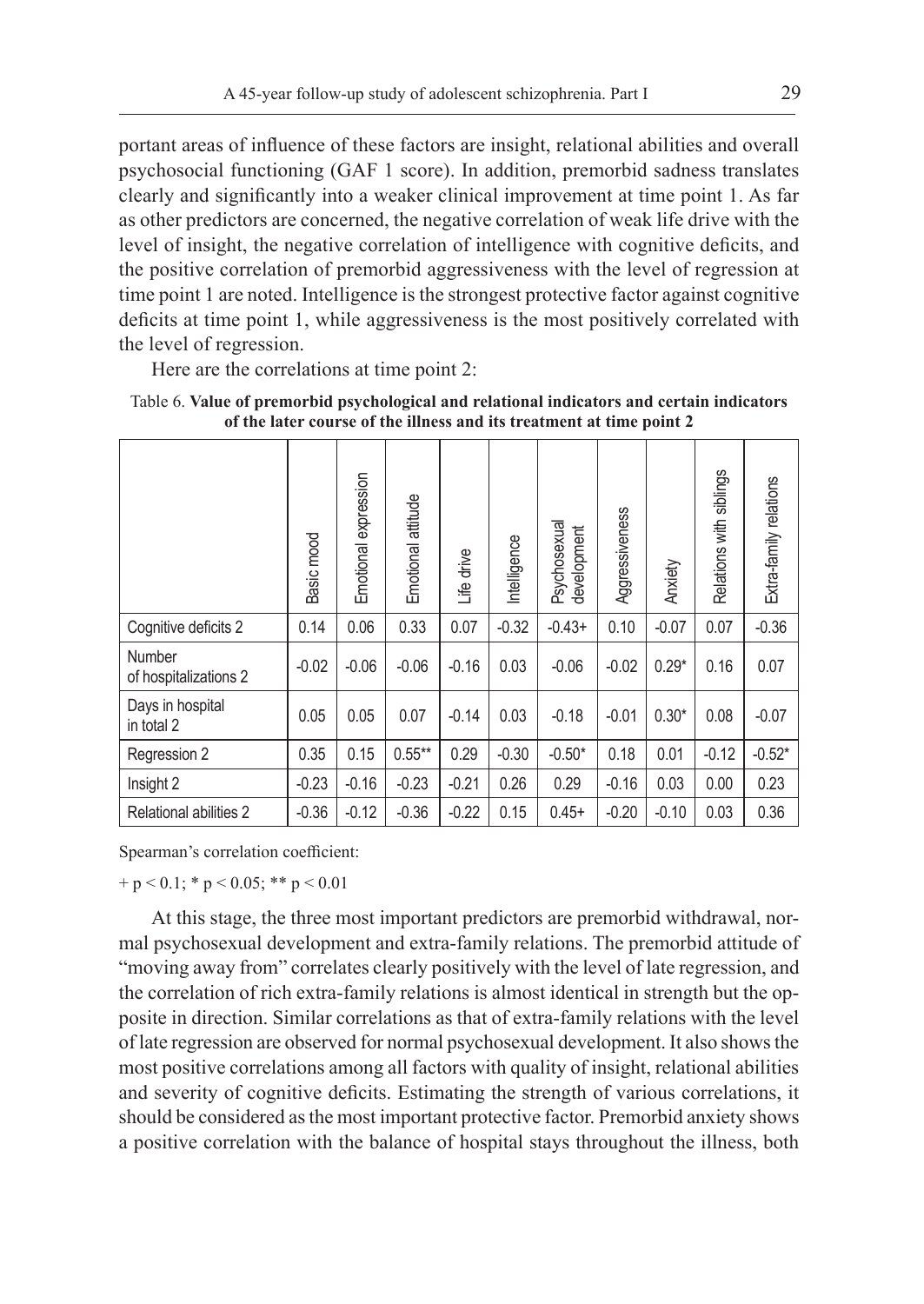in terms of frequency and length of stays. In fact, it is the only premorbid predictive factor which is important in this aspect.

Table 7 illustrates the relationships between the values of psychological and relational indicators of the premorbid life of the subjects and certain indicators of later social functioning.

|                              | Basic mood | expression<br>Emotional | attitude<br>Emotional | Life drive | Intelligence | Psychosexual<br>development | Aggressiveness | Anxiety | Relations with siblings | Extra-family relations |
|------------------------------|------------|-------------------------|-----------------------|------------|--------------|-----------------------------|----------------|---------|-------------------------|------------------------|
| GAF <sub>2</sub>             | $-0.24$    | $-0.10$                 | $-0.49*$              | $-0.13$    | 0.31         | $0.39+$                     | $-0.30$        | $-0.09$ | 0.09                    | $0.58***$              |
| Education 2                  | $0.24+$    | $0.31*$                 | 0.13                  | 0.10       | $0.42***$    | $-0.25+$                    | $-0.06$        | 0.02    | $-0.20$                 | $-0.06$                |
| Professional life 2          | $-0.06$    | $-0.10$                 | $-0.36*$              | $-0.19$    | 0.20         | 0.21                        | $-0.21$        | $-0.09$ | 0.09                    | $0.39***$              |
| Marriage 2                   | $-0.27*$   | $-0.14$                 | $-0.27*$              | $-0.32***$ | 0.06         | 0.11                        | 0.11           | $-0.05$ | 0.05                    | $0.34**$               |
| Number<br>of children 2      | $-0.06$    | $-0.17$                 | $-0.30*$              | $-0.18$    | $-0.13$      | 0.14                        | 0.05           | 0.00    | $0.28+$                 | $0.27+$                |
| Death before time<br>point 2 | $-0.05$    | 0.00                    | $-0.10$               | 0.10       | $-0.11$      | $-0.13$                     | $0.25*$        | 0.10    | $-0.07$                 | $-0.02$                |
| Death before age<br>of 50    | 0.11       | 0.05                    | $-0.04$               | 0.19       | $-0.04$      | $-0.22$                     | 0.23           | 0.15    | $-0.26*$                | 0.06                   |

| Table 7. Value of premorbid psychological and relational indicators and certain indicators |  |
|--------------------------------------------------------------------------------------------|--|
| of later social functioning                                                                |  |

Spearman's correlation coefficient

 $+p < 0.1$ ; \* p  $< 0.05$ ; \*\* p  $< 0.01$ ; \*\*\* p  $< 0.005$ 

From the perspective of social functioning, it can be noticed that the most important correlations are revealed by the strength and depth of the premorbid involvement in extra-family relations. This parameter has a highly positive (one of the strongest correlations) effect on GAF 2 score and on the possibility of creating a marital bond and functioning at work. A positive correlation with the number of children is also visible. A similar correlation with the number of children is also found for the parameter of strong bonds with siblings. However, the significance of this parameter is particularly evident in the significantly negative correlation with the probability of premature death. The opposite is true for premorbid aggressiveness. This means a significantly lower chance of reaching seniority in the studied group. The protective influence of normal psychosexual development also in the spheres studied here turns out to be slightly greater than that of intelligence. The strongest influence of both these factors concerns the general level of functioning measured on the GAF scale. A separate is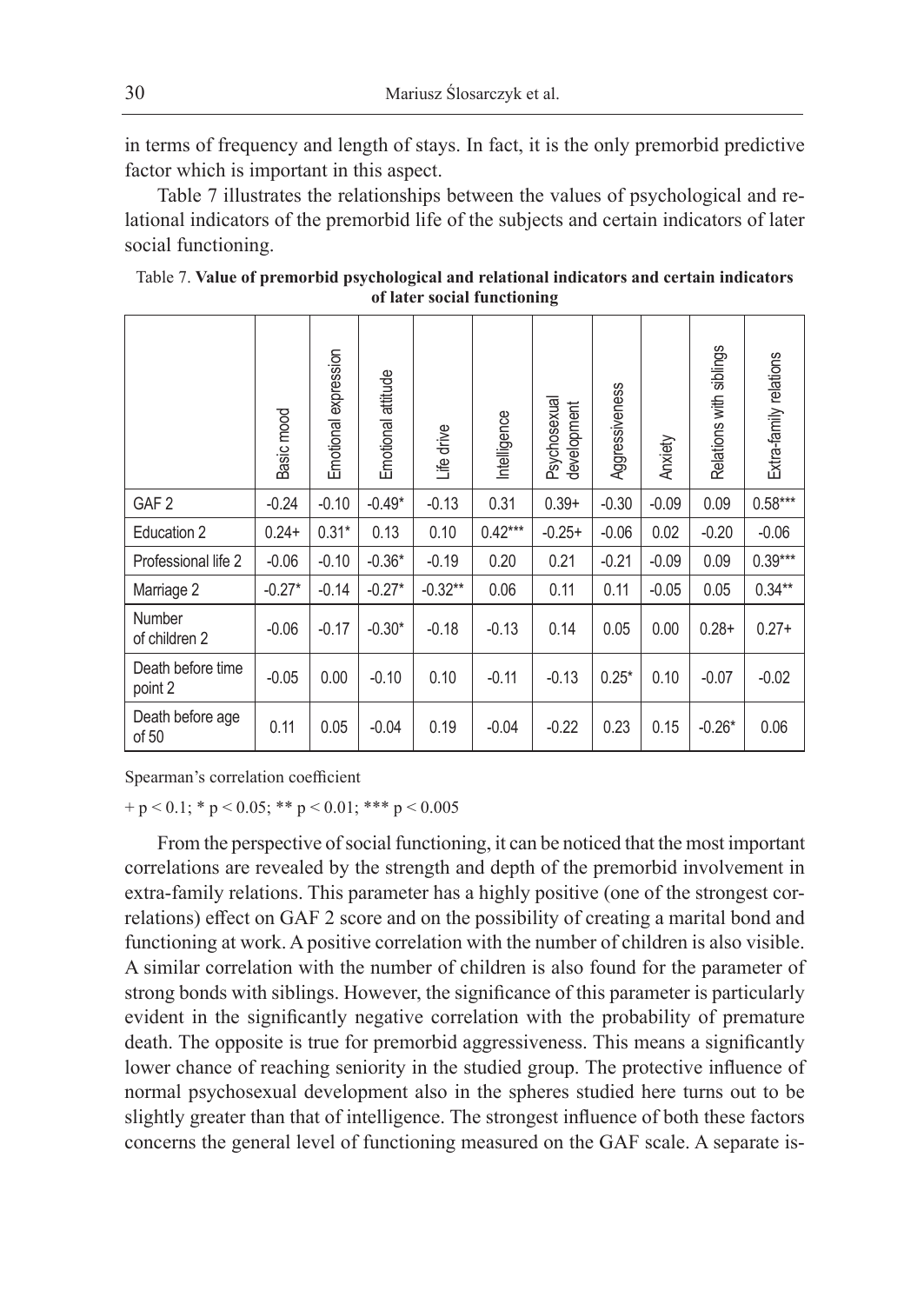sue is the strong positive correlation of premorbid intelligence with the level of final education, which is hardly surprising. Somewhat surprising is the rather strong negative correlation with the level of education revealed by normal psychosexual development. As far as the other predictors are concerned, again, the premorbid attitude of "moving away from" seems to be the most important. It has a significantly negative impact on the GAF 2 level, on professional functioning, on the possibility of getting married, and on the number of children. None of the other predictors has so many significant correlations. Premorbid sadness and weak life drive mainly translate into a reduced possibility of creating a marital bond, with low life drive having a stronger impact. After years, emotional secrecy does not turn out to be an important predictor of social functioning, and in particular, it is not a negative predictor. This is because of its significant positive relationship with the level of education.

#### **Discussion**

The unfavorable prognostic value of the so-called premorbid personality understood as a combination of features of social withdrawal, secrecy, sadness, and low life drive has very strong support in the literature on schizophrenia [e.g., 14, 15]. It should be noted that EOS is perceived as a form of illness particularly often burdened with this risk factor, and many researchers agree that this is one of the main reasons for the poorer prognosis of EOS compared to adult schizophrenia [2]. In about 30% of EOS cases [16], which some researchers claim even up to 60% [17], there are premorbid withdrawal, deterioration in contact quality, reduced life drive, cognitive and social deficits. The analysis of correlations of such variables as "Basic mood", "Emotional expression", "Emotional attitude" and "Life drive" carried out in the present study confirms the thesis of the unfavorable prognostic significance of premorbid personality. In clinical terms, these variables translate into higher severity of psychopathology at time points 0, 1 and 2 (with particular emphasis on negative symptoms), as well as a weaker therapeutic effect of the first hospitalization and a lower level of insight and a deeper level of regression during the later life.

The strongest correlations were found for the premorbid attitude defined by Kępiński as the attitude of "moving away from" people and the world, which proves the accuracy and practical value of such an approach to the basic dilemma of a schizophrenic patient. An opposite significance for the prognosis can be attributed to having numerous and deep extra-family relations in the premorbid period. The importance of this factor is also significantly supported in the literature [e.g., 15, 18]. The positive correlation of this parameter with the quality of the respondents' distant social functioning, especially their professional life, was particularly striking. Thus, the quality of the premorbid relations with people and the world seems to be crucial for the prognosis of schizophrenia, and the illness process itself does not eliminate it but rather refers to it in some way. It is worth noting that the theoretical and methodological difficulties faced by the researcher trying to describe the relations between personality and ill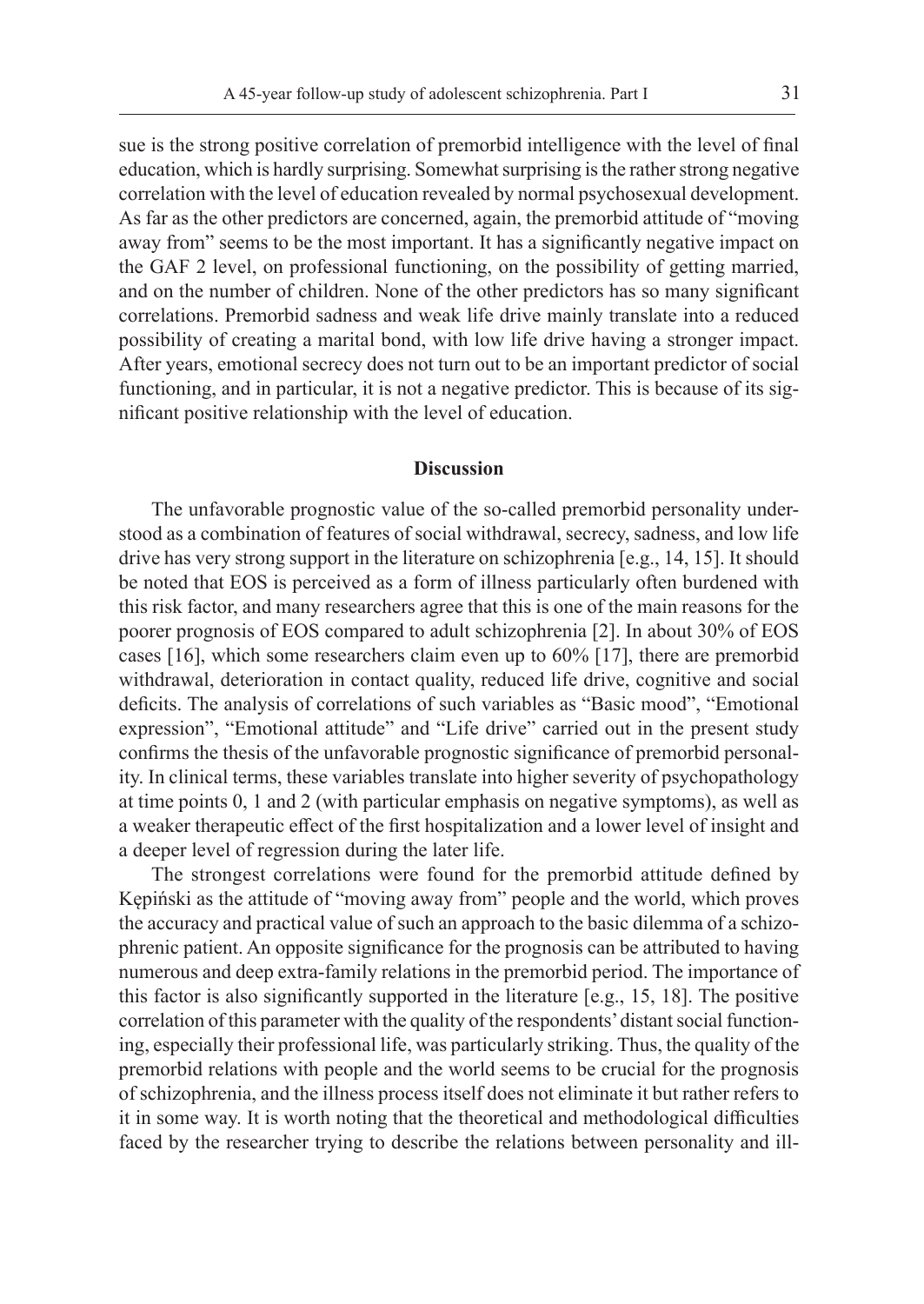ness process, as defined by Berner [19] and Häfner [20], remain valid. At the present stage of knowledge development, the distinction between the premorbid personality and prodromal syndrome seems to be particularly important [21]. The results of research indicate that the predictive value of premorbid intelligence is somewhat less unambiguous [22, 23]. However, our analyses allow us to conclude that it is likely to be a significant factor that correlates with lower severity of distant psychopathologies (especially catatonic) and a more favorable course of the illness in terms of insight, regression and level of secondary deficits.

The analysis of the correlation between normal premorbid psychosexual development and rapid, poorly inhibited premorbid aggressiveness allows (in reference to classical psychoanalytic conceptualization [24]) to put forward the thesis that schizophrenic psychopathology has less and less to do with libido and more and more with destrudo as the illness continues. It is worth noting that at time point 0 (i.e., at the level of the initial psychopathology), the picture is slightly different and may indicate an internal struggle within the schizophrenic patient's weak ego to resolve the psychotic conflict. At time point 1, the significance of aggressiveness is already much greater – it significantly correlates with the depth of regression, for example.

The predictive value of anxiety, which means the presence of traits, tendencies and symptoms of anxiety and neurosis in premorbid development, seems to be less significant compared to other parameters. It is, however, interesting that this factor was the only one that turned out to be significantly correlated with the balance of the number and length of psychiatric hospitalizations in the whole follow-up period. Presumably, the strong experience and expression of anxiety is an important factor influencing both the pursuit of hospitalization and the physician's decision to refer a patient to hospital.

## **Conclusions**

- 1. The so-called premorbid personality, understood as a combination of the features of social withdrawal, secrecy, sadness, and low life drive, has a significant, unfavorable prognostic value in EOS both in the clinical and social area.
- 2. Rich extra-family relations in the premorbid period have a significant, beneficial prognostic value in EOS, especially in relation to the later social functioning of the subjects.
- 3. The harmonious development of sexual drive in the premorbid period and high intelligence seem to be predictors of a more beneficial prognosis in EOS, especially in the clinical aspect.
- 4. Increased anxiety tendencies and sensations in the premorbid period seem to correlate positively with the level of use of hospital care by future patients.

#### *Acknowledgements*

*We would like to thank all the hospitals and psychiatric wards that allowed us access to their archives. Special thanks are addressed to the management of the Dr. Józef Babinski Neuropsychiatric Hospital in Krakow, whose rich archive was a valuable source of knowledge about the course of treatment and life of many of the people we examined.*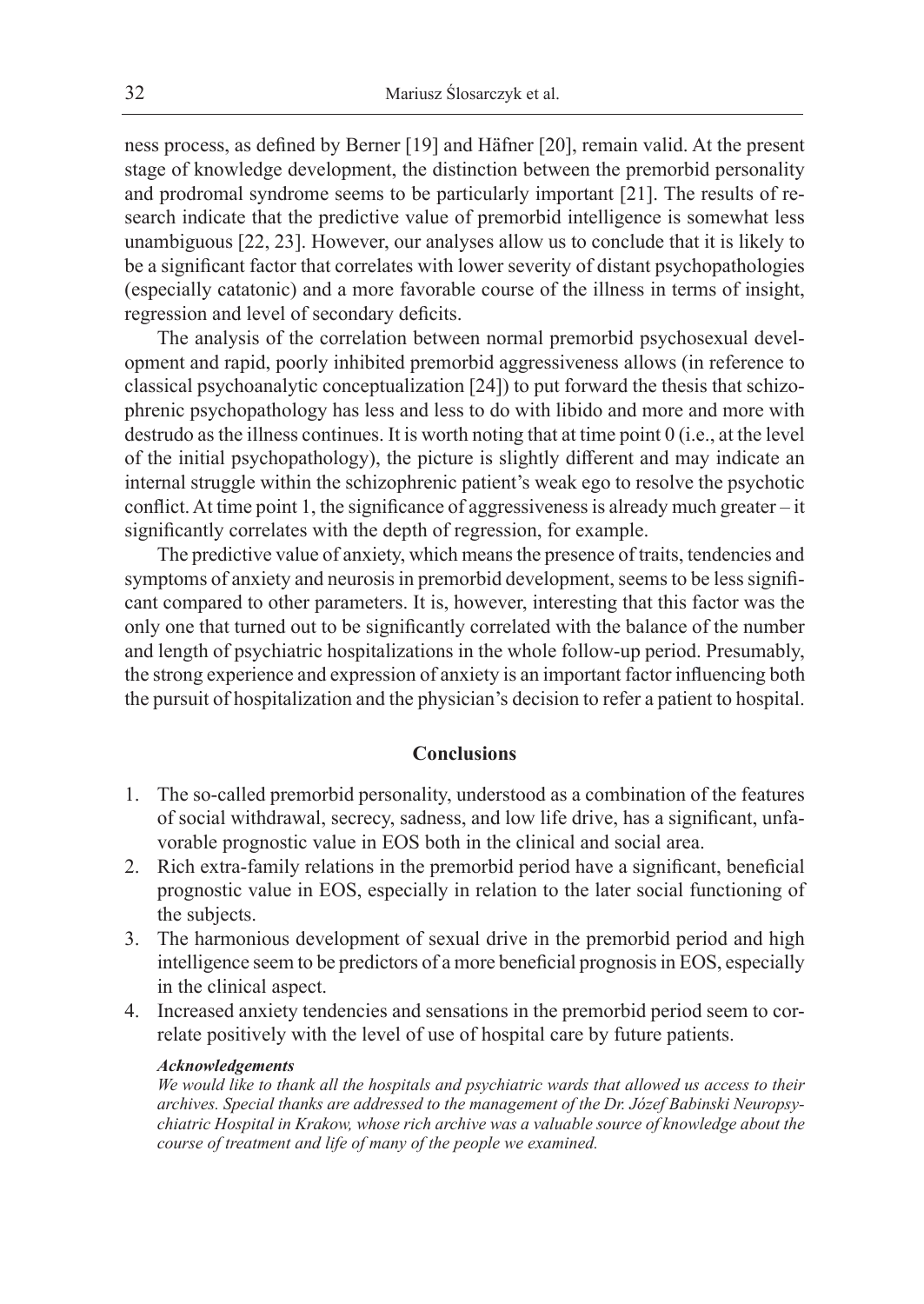#### **References**

- 1. Clark AF. *Schizophrenia and schizophrenia-like disorders*. In: Gillberg C, Harrington R, Steinhausen HC, editors. *A clinician's handbook of child and adolescent psychiatry*. Cambridge: Cambridge University Press; 2006. P. 79–109.
- 2. Remschmidt H, editors. *Schizophrenia in children and adolescents*. Cambridge: Cambridge University Press; 2001.
- 3. Hafner H, Nowotny B. *Epidemiology of early-onset schizophrenia*. Eur. Arch. Psychiatry Clin. Neurosci. 1995; 245(2): 80–92.
- 4. Haddock G, Lewis S, Bentall R, Dunn G, Drake N, Tarrier R. *Influence of age on outcome of psychological treatments in first-episode psychosis*. Br. J. Psychiatry. 2006; 188(3): 250–254.
- 5. Remschmidt H, Martin M, Fleischhaker C, Theisen FM, Hennighausen H, Gutenbrunner C et al. *Forty-two-years later: The outcome of childhood-onset schizophrenia*. J. Neural. Transm. (Vienna). 2007; 114(4): 505–512.
- 6. Eggers C, Bunk D. *The long-term course of childhood-onset schizophrenia: A 42-year followup*. Schizophr. Bull. 1997; 23(1): 105–117.
- 7. Díaz-Caneja CM, Pina-Camacho L, Rodríguez-Quiroga A, Fraguas D, Parellada M, Arango C. *Predictors of outcome in early-onset psychosis: A systematic review*. NPJ Schizophrenia. 2015; 1: 14005.
- 8. Bomba J, Mamrot E. *Badania zaburzeń psychicznych i ich dynamiki*. In: Orwid M, editor. *Zaburzenia psychiczne u młodzieży*. Warsaw: PZWL; 1981. P. 190–201.
- 9. Alanen YO, Räkköläinen V. *The Turku Psychotherapy Schizophrenia Project*. Unpublished materials.
- 10. Alanen YO, Lehtinen K, Räkköläinen V, Aaltonen J. *Need-adapted treatment of new schizophrenic patients: Experiences and results of the Turku Project*. Acta Psychiatr. Scand. 1991; 83(5): 363–372.
- 11. *Klasyfikacja zaburzeń psychicznych i zaburzeń zachowania w ICD-10. Badawcze kryteria diagnostyczne*. Krakow–Warsaw: Vesalius; 1998.
- 12. American Psychiatric Association. *Diagnostic and Statistical Manual of Mental Disorders, Fourth Edition*. Washington, DC: APA; 1995.
- 13. Kępiński A. *Schizofrenia*. Warsaw: PZWL; 1972.
- 14. Heiden an der W, Häfner H. *Course and outcome*. In: Weinberger DR, Harrison PJ, editors. *Schizophrenia*, 3rd ed. Chichester, UK: Wiley-Blackwell; 2011. P. 104–141.
- 15. Cechnicki A. *Schizofrenia proces wielowymiarowy. Krakowskie prospektywne badania przebiegu, prognozy i wyników leczenia schizofrenii*. Warszawa: Instytut Psychiatrii i Neurologii; 2011.
- 16. Hollis C. *Child and adolescent (juvenile onset) schizophrenia: Case control study of premorbid developmental impairments*. Br. J. Psychiatry. 1995; 166(4): 489–495.
- 17. Eggers C. *Schizo-affective psychoses in childhood: A follow-up study*. J. Autism Dev. Disord. 1989; 19: 327–342.
- 18. Hubschmid T, Ciompi L. *Prädiktoren des Schizophrenieverlaufs eine Literaturübersicht*. Fortschr. Neurol. Psychiatr. 1990; 58(10): 359–366.
- 19. Berner P, Strobl R. *Einflüsse auf den Verlauf schizophrener Psychosen*. In: Olbrich RK, ediors. *Prospective Verlaufsforschung in der Psychiatrie*. Berlin: Springer; 1988. P. 21–37.
- 20. Häfner H. *Das Rätsel Schizophrenie. Eine Krankheit wird entschlüsselt*. München: Verlag CH Beck; 2005.